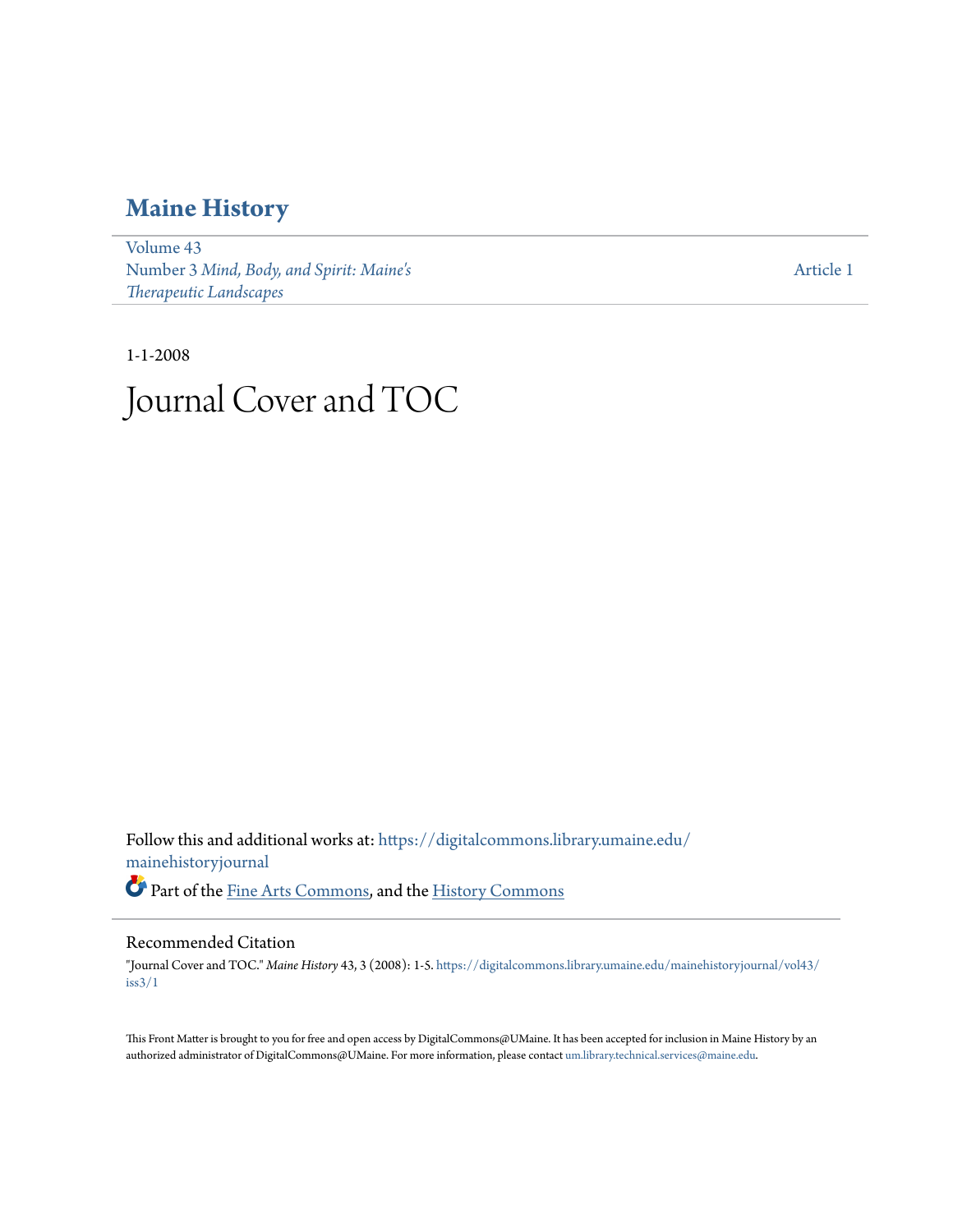VOLUME 43 THE RESERVE OF STREET AND TANUARY 2008

# **MAINE HISTORY**



Mind, Body, and Spirit: Maine's Therapeutic Landscapes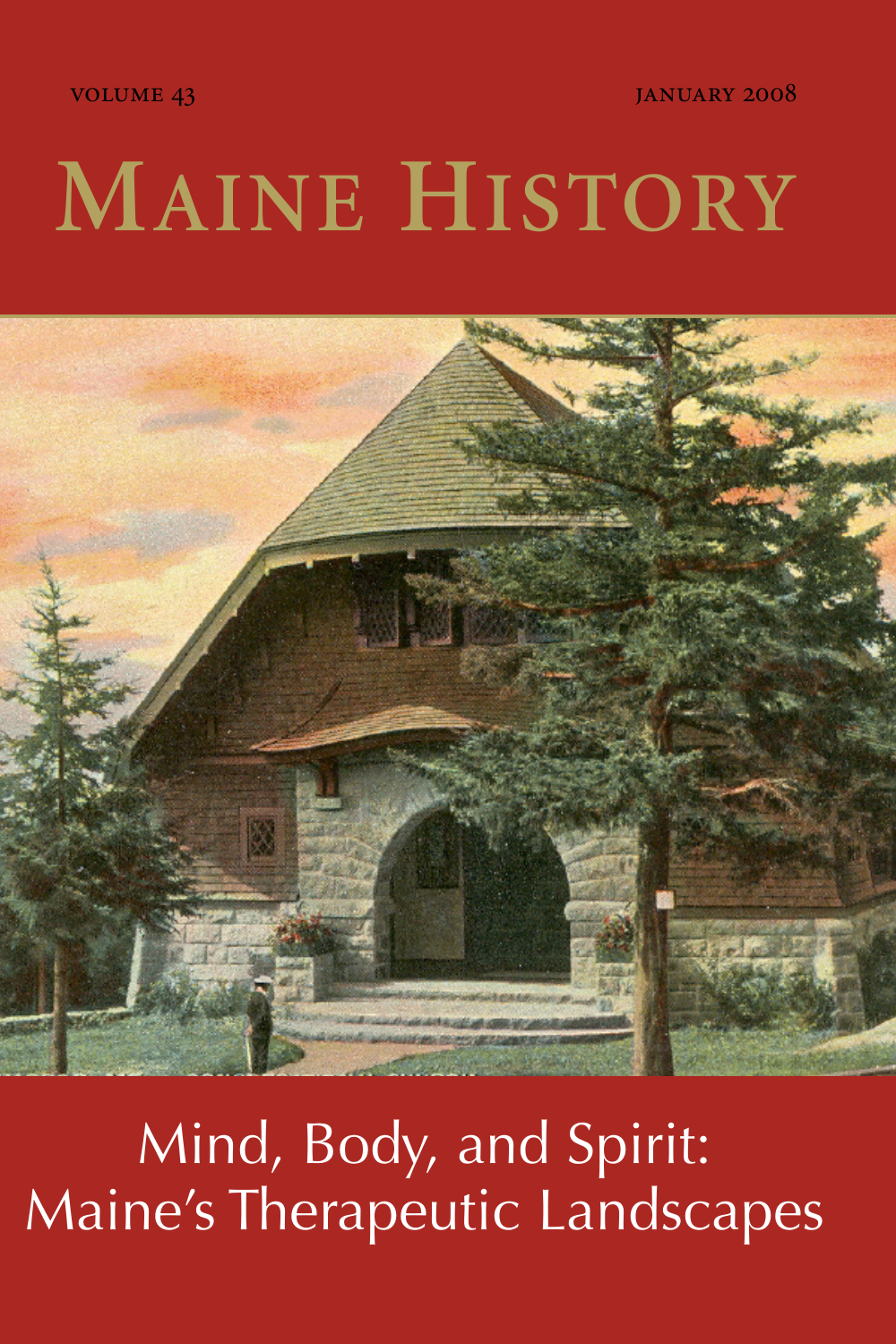#### MAINE HISTORICAL SOCIETY

485 Congress Street Portland, Maine

*Maine History* is published by the Maine Historical Society in cooperation with the Department of History at the University of Maine.

> Editorial Office Department of History 5774 Stevens Hall, University of Maine, Orono, Maine

All correspondence and manuscripts for review should be sent to Editor, *Maine History*, 5774 Stevens Hall, University of Maine, Orono, ME 04469. Two copies of manuscripts should be submitted in double-spaced typescript and should conform to *The Chicago Manual of Style*, 14th ed. Manuscripts accepted for publication in *Maine History* are typically 15-30 pages in length. Manuscripts will not be returned unless accompanied by a stamped, selfaddressed envelope. The Maine Historical Society assumes no responsibility for the opinions and interpretations expressed by its contributors. The articles appearing in Maine History are abstracted in *Historical Abstracts* and *America: History and Life*.

Books for review should be sent to the book review editor, Stanley Howe, Director, Bethel Historical Society, Dr. Moses Mason House, Bethel, ME 04217.

*Cover Illustration:* The Congregational Church in Seal Harbor (now a private residence), was a spiritual home to John D. Rockefeller II when he summered at Seal Harbor on Mount Desert from 1908 until his death in 1960. A noted philanthropist and deeply religious man, Rockefeller hoped to reform the structure of organized Protestant religion on the island through the device of the "Larger Parish" idea. John R. Muether examines the strengths and weaknesses of the idea in our lead article. Others were active in spiritual, mental, and physical renewal in Maine. In our second article, Howard Solomon analyzes the crusade against the "social evil" in Portland, suggesting that reform in the case of prostitution was a response to threats to masculinity in America's maturing urban-industrial society. Kanisorn Wongsrichanalai finds that letter-writing, particularly to administrators at Bowdoin College, was therapeutic for American soldiers during World War II, and finally William D. Andrews analyzes the physical and mental regimens offered by Dr. John George Gehring at his Bethel clinic as a form of "therapeutic tourism."

> Copyright © 2008 by Maine Historical Society ISSN 1090-5413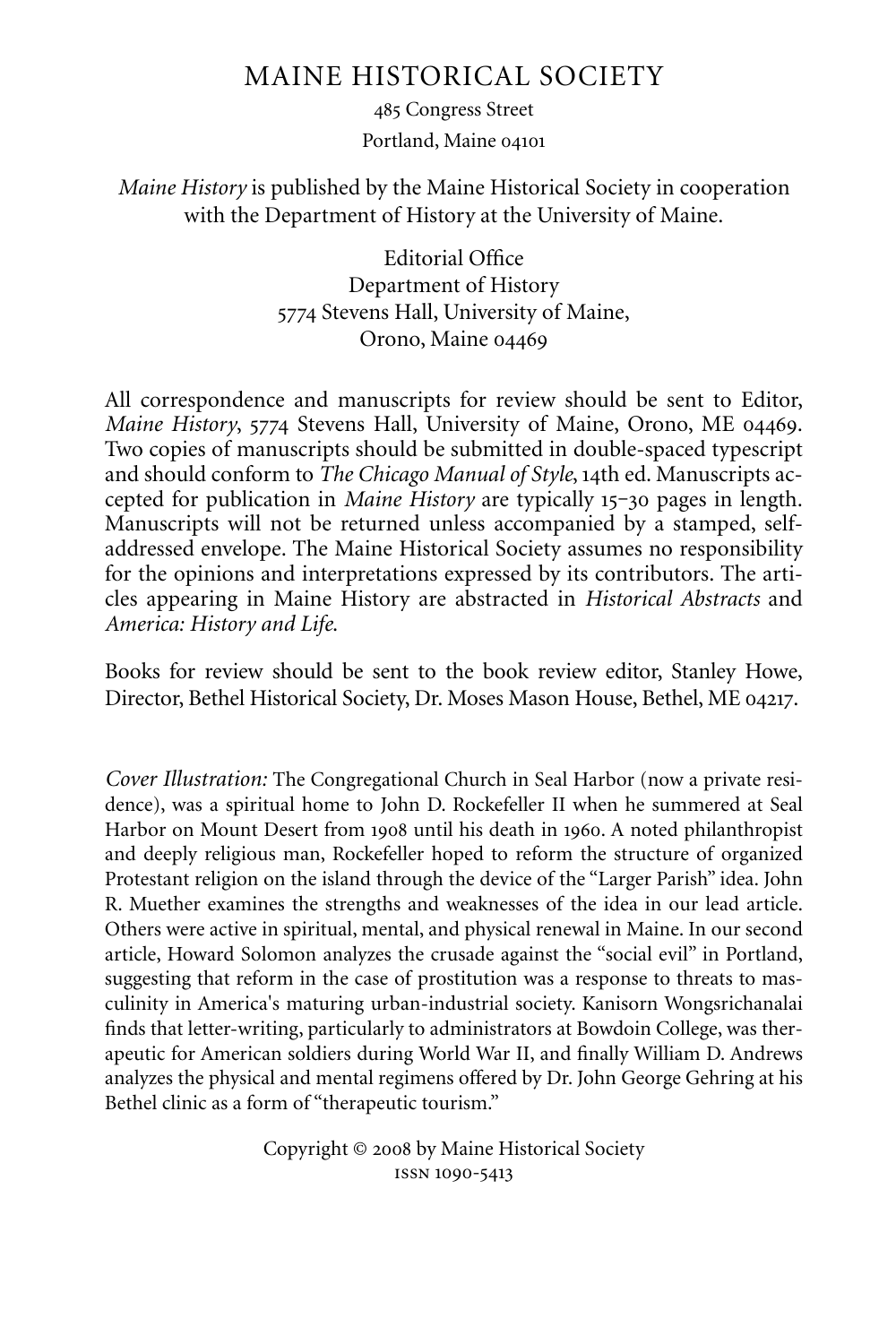# Maine History



*Editor* RICHARD W. JUDD

*Associate Editor* ABIGAIL DAVIS

*Editorial Board* ROBERT H. BABCOCK, *Chairman* University of Maine *Emeritus*

**EMERSON BAKER** Salem State College

**JOYCE BUTLER** Kennebunk

EDWIN A. CHURCHILL Maine State Museum

RICHARD CONDON University of Maine at Farmington

JOSEPH CONFORTI American and New England Studies University of Southern Maine

**JOEL EASTMAN** University of Southern Maine

**GRETCHEN FAULKNER** Hudson Museum University of Maine

GREGORY P. GALLANT Margaret Chase Smith Library

> WENDY HAZARD University of Maine at Augusta

**STEPHEN HORNSBY** Canadian-American Center University of Maine

*Book Review Editor* STANLEY R. HOWE

**STANLEY R. HOWE** Bethel Historical Society

> JAMES LEAMON Bates College *Emeritus*

MAUREEN ELGERSMAN LEE University of Southern Maine

> SARAH MCMAHON Bowdoin College

HARALD PRINS Kansas State University